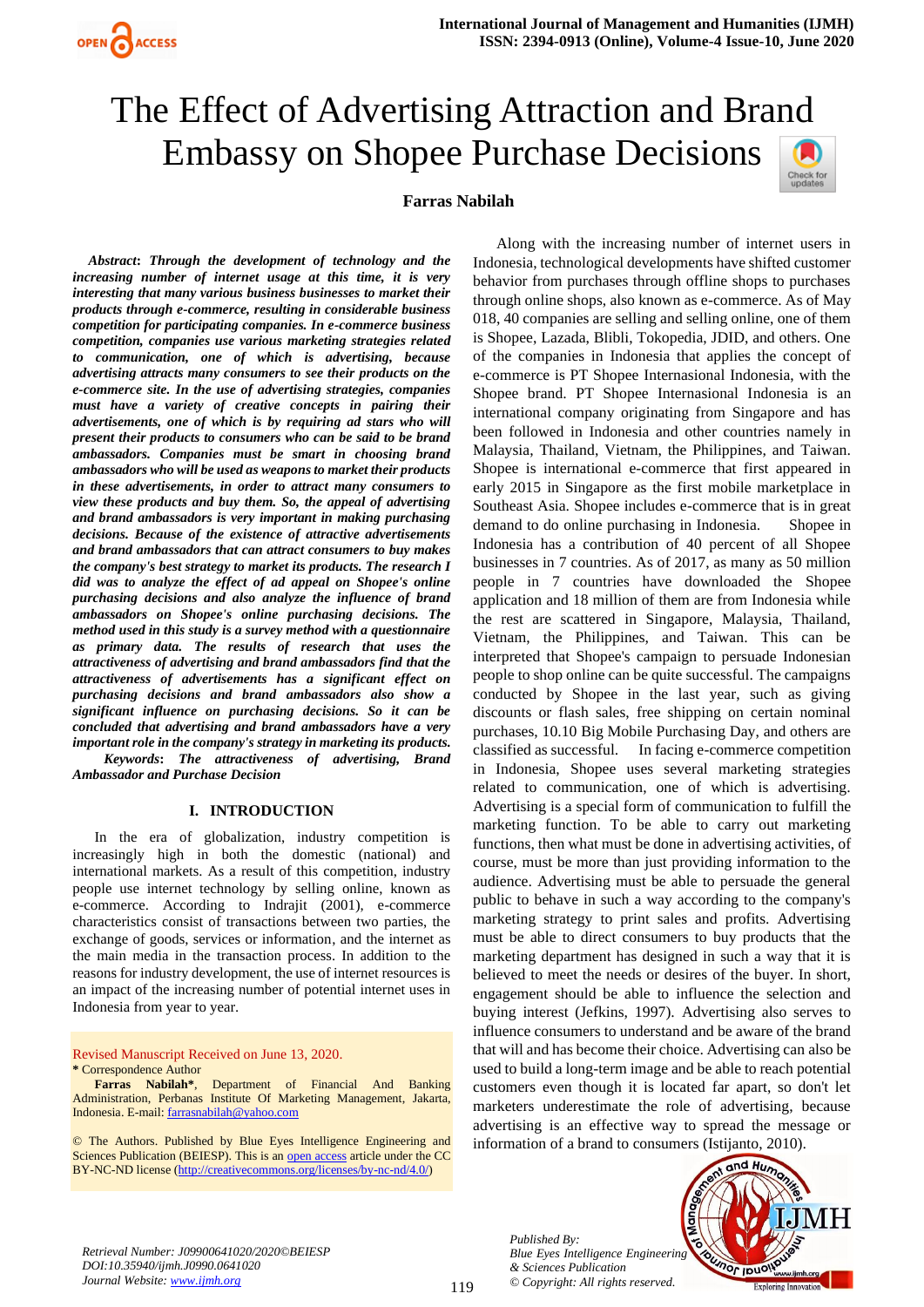Many media used ways to advertise by Shopee e-commerce, one of them through television media. Shopee must have a creative concept in posting advertisements on television.

Advertising writers and art directors will work together to produce many creative concepts, hoping that one of these concepts will become an interesting big idea. Therefore ad makers must determine the message content, message structure, message format, and the best message source so that the message that will be used to make television advertisements can attract the attention of viewers (Kotler and Susanto, 2001).

 Besides, in making Shopee advertisements, Shopee requires ad stars who communicate Shopee is called a brand ambassador or brand ambassador. Rositter and Percy (1997) A brand ambassador is someone who can represent a product or company and can talk a lot about the product being represented so that it has a large impact on product sales. Shopee uses brand ambassadors to emotionally appeal to advertising. The advertisement that presents Prilly Latuconsina as an endorser of the ad, as well as the Brand Ambassador Shopee that is displayed, is enough to attract the attention of viewers to watch it, especially teenagers and students who are starting to switch to the world of buying and selling online. Prilly Latuconsina is a figure that attracts people's attention and can be a factor that influences people's decisions to buy.

 Previous research Tampi, et al. (2016) suggested that ad appeal influenced the purchasing decisions of Honda Scoopy motorbikes at PT Daya Adicipta Wisesa. Simarmata's previous research (2016) suggested that the attractiveness variable of advertising influences purchasing decisions. Previous research by Setiawan (2016) suggested that brand ambassadors had a significant effect on greenlight product purchasing decision variables. Previous research Samosir et. al. (2016) suggested that the use of brand ambassadors did not have a major influence on consumer decisions in buying a product.

# **II. LITERATURE REVIEW**

#### **A. Buying Decision**

Kotler and Armstrong (2008) suggest that: "Purchasing Decisions are the stages in the buyer decision-making process where consumers buy. Decision making is an individual activity that is directly involved in getting and using the goods offered ".

 According to Kotler and Armstrong (2008), there are five stages of the consumer purchasing decision process, namely experience needs, information seeking, alternative evaluations, purchasing decisions and post-purchase behavior. The five stages of the consumer purchasing decision process can be illustrated with the following Purchasing Decision Process images.

**Buying Decision Process**



Kotler dan Armstrong (2008)

The consumer purchasing decision process can be explained in more detail as follows:

*Retrieval Number: J09900641020/2020©BEIESP DOI:10.35940/ijmh.J0990.0641020 Journal Website: [www.ijmh.org](http://www.ijmh.org/)*

#### 1) Recognition of Needs (Problem Recognition)

Recognition of needs occurs when a consumer faces an imbalance between his true state and wants. The recognition of these needs is triggered when consumers are confronted with internal stimuli (thirst, hunger, hope, and dissatisfaction) and external stimuli (design, packaging, product color, advertising on television). The elements of these needs reflect the needs and desires that have not been met. At this stage, the marketer needs to assess to find what types of needs or problems arise or are faced by consumers, what causes them, and how those problems can lead consumers to this particular product (Kotler and Armstorng, 2008).

## 2) Information Search

After recognizing their needs and desires, consumers seek information about various alternatives that exist to satisfy their needs. Information search can be internal, namely the process of recalling information stored in memory, and the search for external information, which is the process of finding information in the environment outside the consumer. Consumers can get information from several sources. These sources include personal sources (family, friends, neighbors, associates), commercial sources (advertisements, salespeople, Web systems, distributors, packaging, displays), public sources (mass media, consumer rating organizations, internal search), and sources experience (handling, checking, product usage). Even so, the most effective sources tend to be personal. Commercial sources usually notify buyers, but personal sources legitimize or evaluate products for buyers (Kotler and Armstrong, 2008).

3) Evaluation of Alternatives (Evaluation of Alternative)

Information searches by consumers result in a group of brands sometimes called evoked sets, which are the alternatives most favored by consumers. From this set of considerations, the buyer will then evaluate alternatives and make choices. One way to reduce the number of choices in several considerations is to select an attribute and then exclude all products that do not have that attribute. In the alternative evaluation stage towards the purchase decision, two factors can influence the purchasing decision. The first factor is the attitude of others. The second factor is the situation factor which is not anticipated and changes the purchase intention. In carrying out purchase intentions, consumers can make five purchasing sub-decisions, which include: brand, supplier, quantity, time and payment methods. Accordingly, marketers must study buyers to find out how they evaluate brand choices. If consumers know what evaluation processes are taking place, marketers can take steps to influence purchasing decisions (Kotler and Armstorng, 2008).

4) Purchase Decision

In the evaluation phase, consumers determine brand rankings and form purchase intentions. In general, a consumer's purchasing decision is to buy the most preferred brand, but two factors can exist between purchasing research and purchasing decisions. The first factor is the attitude of others. The second factor is unexpected situational factors.

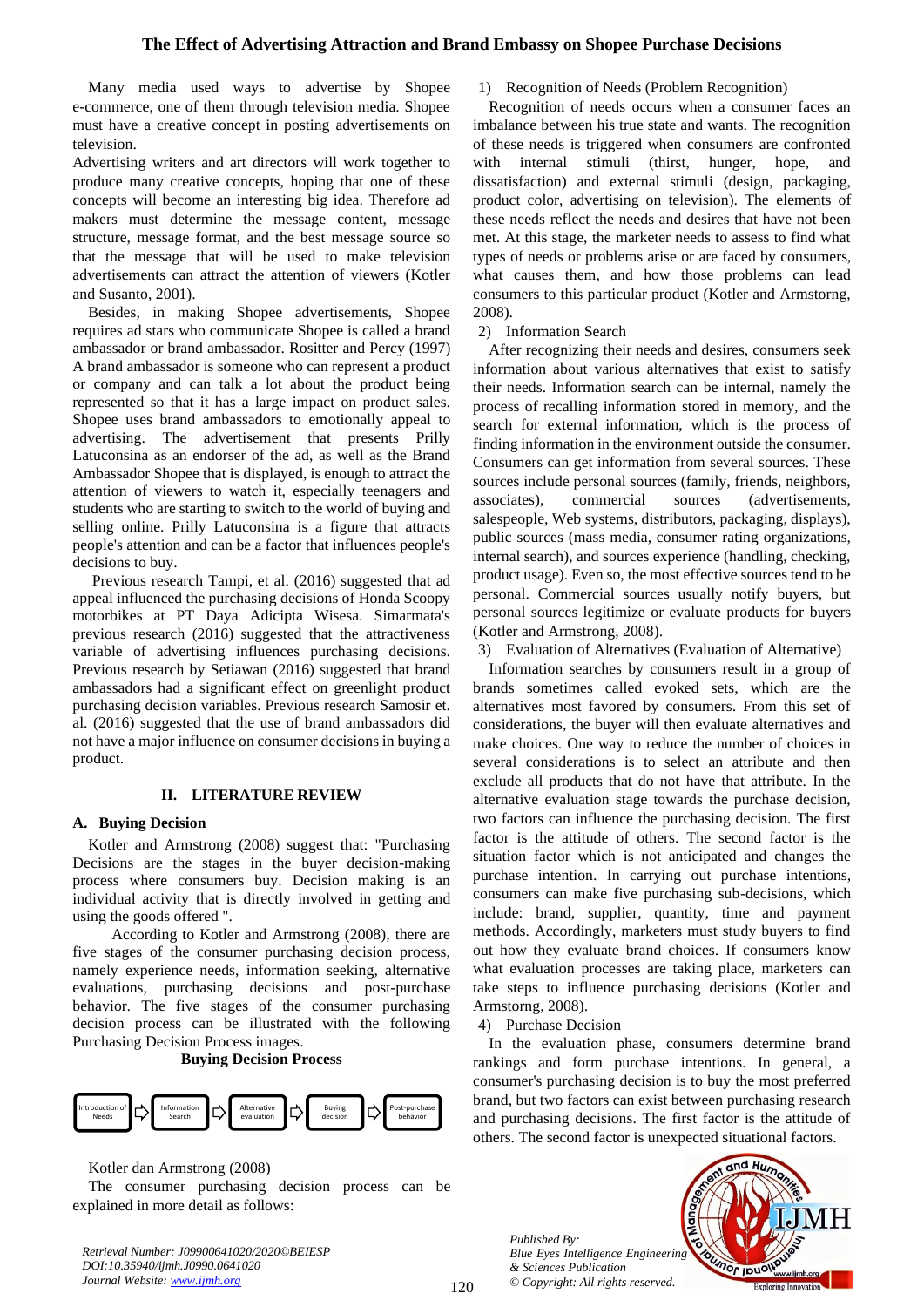

Consumers may form purchase intentions based on factors such as income, price, and expected product benefits. However, unexpected events can also change purchase intentions, whether caused by consumers themselves or by company salespeople (Kotler and Armstrong, 2008).

5) Post Purchase Behavior

When purchasing a product, consumers expect a certain impact on the purchase. Purchasing of a product provides three possible outcomes received by consumers, namely:

a. If the purchase results are as expected, then the consumer will feel quite satisfied

b. If the purchase results exceed expectations, consumers will feel satisfied

c. If the purchase results are below expectations, then the consumer will experience disappointment or dissatisfaction.

 At this stage, the next consumer action after purchase, based on customer satisfaction or dissatisfaction. The marketer's job does not end when the product has been purchased. After buying a product, consumers will feel satisfied or dissatisfied and engage in post-purchase behavior that must be considered by marketers. What determines the satisfaction or dissatisfaction of purchase lies in the relationship between consumer expectations and the perceived performance of the product. If the product does not meet expectations, consumers are disappointed. If the product meets expectations, the consumer is satisfied. If the product exceeds expectations, the consumer is very satisfied. The greater the gap between expectations and performance, the greater the consumer dissatisfaction. This shows that the seller can only promise what the brand can give so that the buyer is satisfied (Kotler and Armstrong, 2008).

#### **B. Attraction of Advertising**

The appeal of power or the power of impression of an ad is how much the advertisement can amaze or attract the attention of its viewers (Indiarto, 2006). The attractiveness of advertising is a trait owned by someone who can cause a sense of interest in himself (Sukmawati and Suyono, 2005). It can be concluded that the appeal of advertising is the ability of advertisements to attract the attention of viewers.

 One of the factors that influence the success of advertising messages is the attractiveness of advertisements, as stated by Kotler & Armstrong (2008) which states that the communicator in composing advertising messages must think about what will be said, must find the attraction that will produce the desired response. The attractiveness of advertising is very important because it will increase the success of communication with the audience (Sutisna, 2003).

 An attractive ad is an ad that has an appeal, which can attract the attention of the target market (audience). The messages to be conveyed can be presented in different delivery styles, namely by displaying: footage of individual or group lives, individual lifestyles, fantasies about the product, moods or images around the product, music to bring more messages, symbols personality to create characters that personify products, showcase the expertise and experience of companies in producing products, scientific evidence of product superiority, evidence or testimony from famous people (Tjiptono, 2008). The attractiveness of advertising can be measured by using several variables. According to Shimp (2003), the attractions that are often used in advertising include:

1) The appeal of the supporting role (the endorser) in advertising

Many advertisements have explicit endorsements from various popular figures. Besides, to support from celebrities, the products also receive explicit support from celebrities. According to the order of importance, the first consideration is endorser credibility, endorser compatibility with the audience, endorser match with the brand, endorser appeal, and then other considerations.

2) The attractiveness of humor in advertising

The use of humor is very effective in getting people to pay attention to advertising and create brand awareness. When done correctly and in the right circumstances, humor can be a very effective method of modeling. In-depth research results from the humor director produced several tentative conclusions, namely:

a. Humor is an effective method for attracting attention

b. Humor adds fun to the advertisements and brands that are advertised

c. Humor does not damage the understanding of the product

d. Humor does not offer an advantage that is more than just persuasion

e. Humor does not add source credibility

f. The nature of the product influences the use of humor. In particular, humor will be more successful when used on established products than on new products. Humor is also more for products that are more oriented to feelings, or experience, and to products that do not need consumer involvement.

3) The attraction of fear

The use of fear is expected to be very effective as a way to increase motivation. Advertisers try to motivate customers to process information and take action by using a fear appeal that mentions the negative consequences of not using the product being advertised, or the negative consequences of bad behavior. The logic that underlies the use of the attraction of fear is to engage the audience with messages to encourage the acceptance of message arguments.

4) Guilt as a teaser

Like fear, guilt also lures negative emotions. The attraction to guilt is strong because emotionally guilty motivates adults to take responsible action that causes a decrease in the guilt level. Advertisers and other marketing communicators present guilt and try to persuade potential customers by asserting or concluding that guilt can be removed by using the product that is being promoted.

5) The use of sexual elements in advertising

Ads that contain sexual attraction will be effective if this is relevant to the sales message in the ad. However, when used large, it can cause attention, improve memory and create pleasant associations with advertised products.

6) The attractiveness of advertising music

Music has been an important component of the advertising world almost since sound was first recorded. Jingle, background music, popular tunes, and classical arrangements are used to attract attention, channel sales messages, determine emotional pressure for advertisements, and influence the mood of listeners.

Researchers do not use these indicators because some indicators are not in Shopee advertisements, such as the appeal of humor, guilt, and the use of sexual elements.

*Published By: Blue Eyes Intelligence Engineering & Sciences Publication © Copyright: All rights reserved.*



*Retrieval Number: J09900641020/2020©BEIESP DOI:10.35940/ijmh.J0990.0641020 Journal Website: [www.ijmh.org](http://www.ijmh.org/)*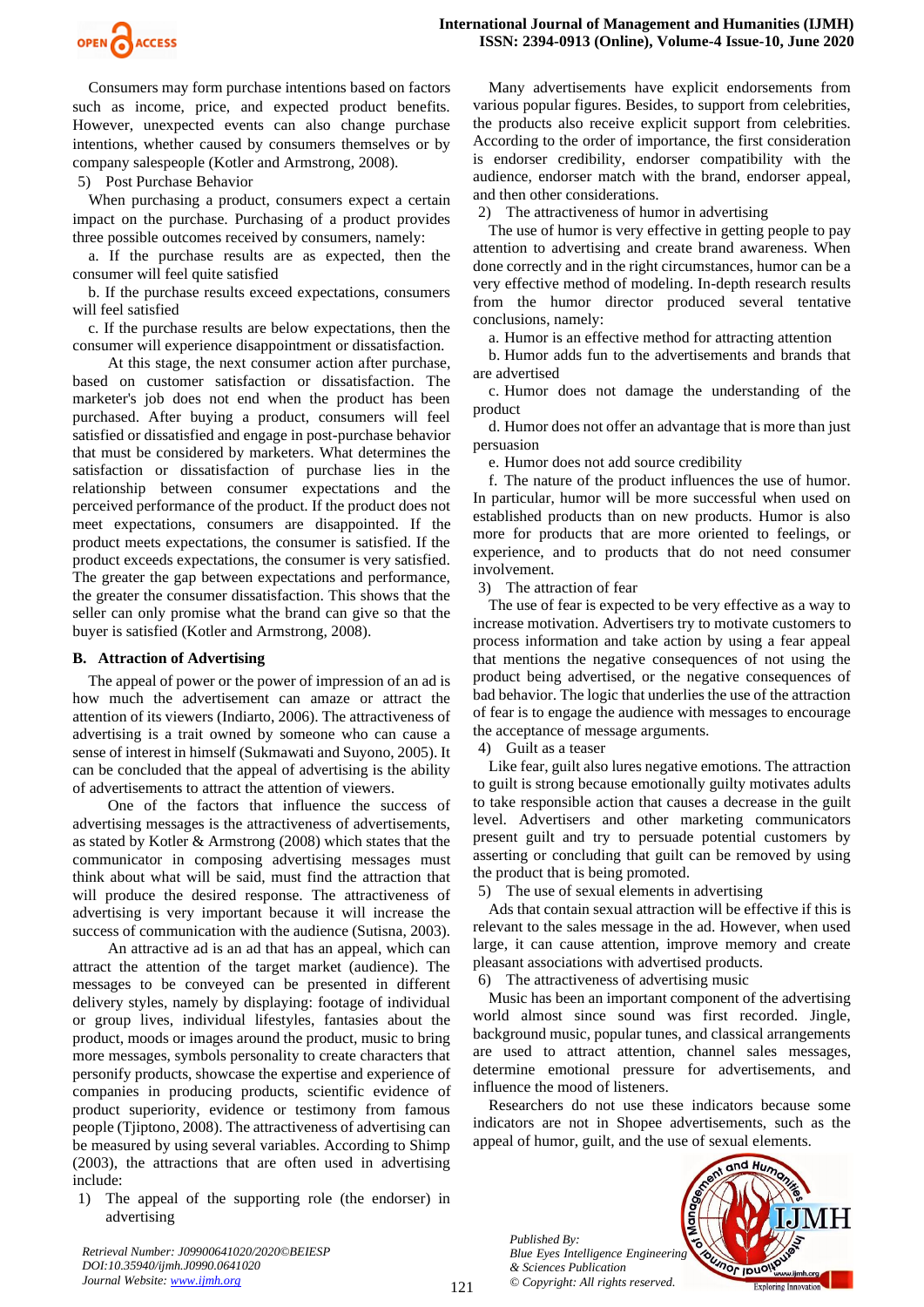The attractiveness of advertising must have 3 (three) characteristics, meaningful, distinctive, and believable. First, the ad must be meaningful, showing the benefits that make the product more desirable or more attractive to consumers.

Second, advertising messages must be believable, consumers believe that the product will provide benefits as promised in the advertising message. Third distinctive, those advertising messages are better than competing brand ads (Kotler & Armstrong, 2008). This study uses indicators meaningful (distinctive), distinctive (better than competitors), and believable (trustworthy) to measure the attractiveness of advertising variables. These three indicators can cover the overall variable attractiveness of advertising.

## **C. Brand Ambassadors**

All According to Soehadi (2005), brand ambassadors can be described as someone who presents the best portrait of a product or service. This person could be a company operators, customer or celebrity endorser. All representatives, regardless of position, are key ambassadors for the company's products/services. the internal branding process is a determining factor in creating brand ambassadors.

 Shimp (2003) says that brand ambassadors are advertisement supporters or also packaged as advertising stars that support advertised products. The brand ambassadors are expected to be the spokesperson of the brand so that it quickly attaches to the minds of consumers, so consumers want to buy the brand. Besides, celebrities can also be used as an appropriate tool to represent targeted market segments. In addition to being well-known, credible, trustworthy and attractive, someone chosen as a brand ambassador must be someone who is admired and respected and matches the target market. Therefore it is not surprising that the products being advertised use a lot of celebrities, each of which will represent a targeted market segment (Royan, 2004).

 From the above notions expressed by some experts, it can be concluded that brand ambassadors or brand ambassadors are individuals or groups who have popularity, expertise, attractiveness, and strength in conveying a message or representing a product or service in inviting consumers.

 To become a brand ambassador who can benefit the advertised product, several important factors need to be considered. Brand ambassadors should be selected to match personal characteristics with the communication effects that they want to emerge or appear in the campaign. The model that can be used to derive the characteristics of brand ambassadors with objective communication is the VisCAP model. According to Rossiter and Percy (1997), the VisCAP model is used to evaluate potential vendors based on audience perceptions of the endorser:

1. Visibility

Characteristics of visibility of a brand ambassador lead to how famous or known from the general public. Ideally, attention to well-known brand ambassadors will be devoted to the brand. High visibility will produce greater attention.

2. Credibility

As the credibility of the brand ambassador includes expertise and trust. Credibility is a set of communicant perceptions about the nature of the communicator. Credibility refers to the extent to which audiences view endorsers as someone who has relevant knowledge, abilities,

*Retrieval Number: J09900641020/2020©BEIESP DOI:10.35940/ijmh.J0990.0641020 Journal Website: [www.ijmh.org](http://www.ijmh.org/)*

or experience and trusts endorsers to provide objective information (Belch & Belch, 2001).

a. Expertise refers to the breadth of endorser's knowledge seen by ad audiences. Expertise is very relevant to use when advertising is based on an informational brand attitude strategy, both low involvement product or high involvement product

b. Objectivity refers to the breadth of endorsers seen to convey information in unusual and objective ways. Objectivity is very relevant to be used for informational brand attitude strategy, especially in product improvement because the arguments presented in advertisements must be convincing. Many celebrities have honest and sincere reputations. However, objectivity can be found in non-celebrity endorsers.

3. Attraction

The attraction includes physical attractiveness, as well as a set of values such as intellectual abilities, personal property, lifestyle characteristics, and athletic abilities, which can be accepted by the audience from a source (Shimp, 2003).

a. Likeability, the most relevant is used in low involvement products, where products like this need a stimulus that can create positive motivation for the brand. If the level of public preference for endorsers is higher, then advertising will be more persuasive.

b. Similarity refers to the similarity of the endorser to the target user. The audience must identify the emotional picture in the ad, which is convinced by showing people who have a lifestyle similar to the target user. Therefore, this similarity is most relevant for high involvement products.

4. Strength (Power)

Power can increase the desire to buy a product, by displaying "orders" to the audience to act. But this is only relevant in a few situations. Power is very relevant to be used for products that use fear appeals, such as medical products, insurance, financial services, and public security campaigns.

#### **III. CONCEPTUAL FRAMEWORK**

From the explanation above, the framework used in this study is as follows:



Information:

H01: The appeal of advertising has no significant effect on Shopee's online purchasing decisions

Ha1: The attractiveness of advertising has a significant influence on Shopee's online purchasing decisions

H02: Brand ambassadors have no significant effect on Shopee's online decisions

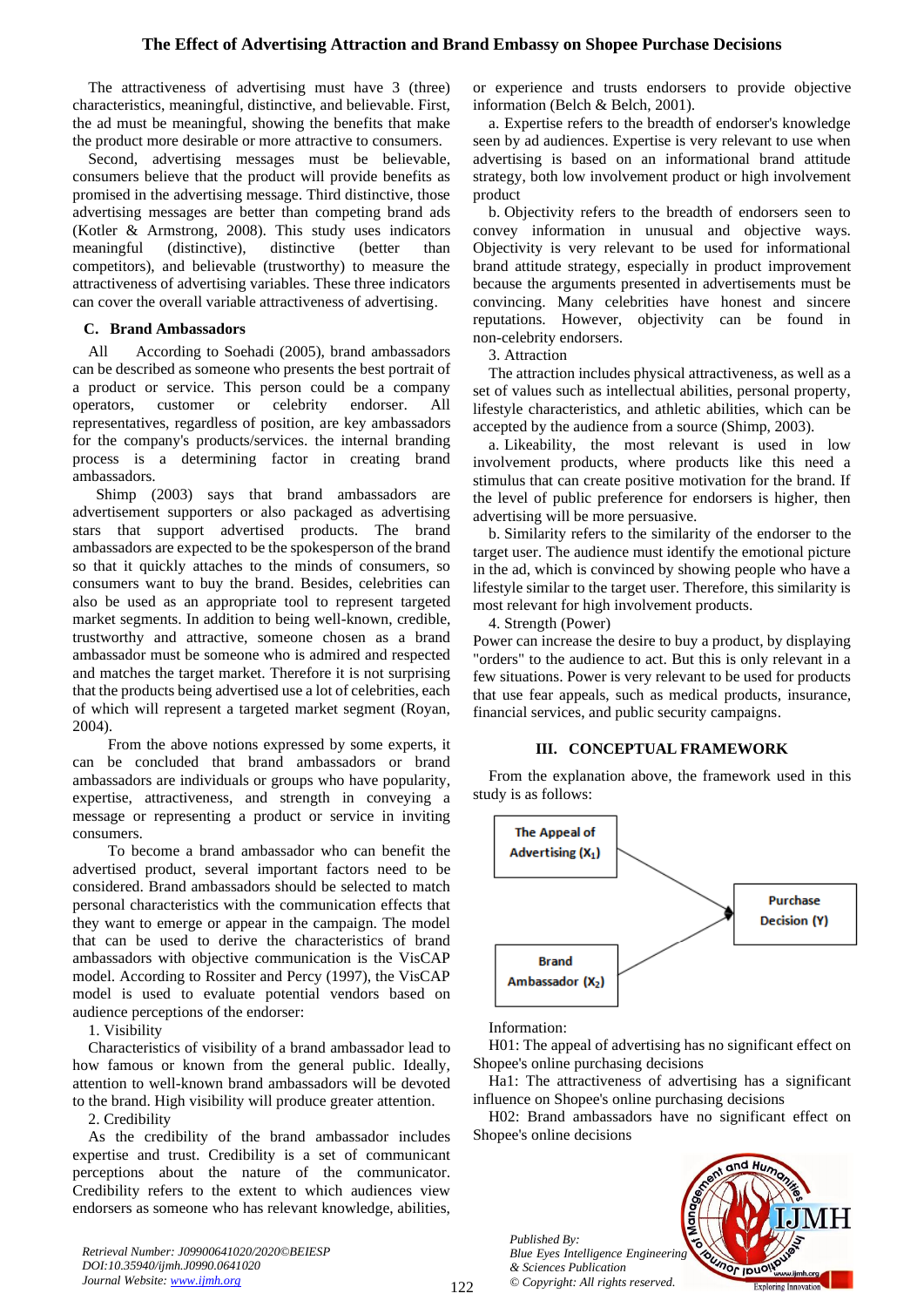

Ha2: Brand ambassadors have a significant influence on Shopee's online purchasing decisions.

#### **IV. RESEARCH METHODS**

This The method used in this study is a quantitative method with descriptive research methods, namely activities that include collecting data to test hypotheses or answer questions regarding the situation at the time that is running from the subject of a study. The method in this study was used to determine the effect of the attractiveness of advertising and brand ambassadors on purchasing decisions. The research study unit consists of research subjects and objects. The subject of this research is Shopee.co.id, while the object of this research is consumers in the DKI Jakarta area who have been purchasing through Shopee's purchasing service. So researchers took the total sample for research is 100 samples. The sample in this study is consumers who have seen Shopee ads and have made purchases through Shopee's online purchasing services. After the questionnaire is distributed to respondents, then the data quality test is carried out. The results of the validity test of the purchase decision variable.

**Table 1** 

| rapie r |                |                     |             |  |  |  |
|---------|----------------|---------------------|-------------|--|--|--|
|         | Table Validity |                     |             |  |  |  |
| No.     | Score r        | Score<br>r<br>Table | Explanation |  |  |  |
|         |                |                     |             |  |  |  |
| 1       | 0.789          | 0.361               | Valid       |  |  |  |
| 2       | 0.832          | 0.361               | Valid       |  |  |  |
| 3       | 0.836          | 0.361               | Valid       |  |  |  |
| 4       | 0.727          | 0.361               | Valid       |  |  |  |
| 5       | 0.762          | 0.361               | Valid       |  |  |  |
| 6       | 0.861          | 0.361               | Valid       |  |  |  |
| 7       | 0.771          | 0.361               | Valid       |  |  |  |
| 8       | 0.637          | 0.361               | Valid       |  |  |  |
| 9       | 0.823          | 0.361               | Valid       |  |  |  |
| 10      | 0.744          | 0.361               | Valid       |  |  |  |
| 11      | 0.712          | 0.361               | Valid       |  |  |  |
| 12      | 0.717          | 0.361               | Valid       |  |  |  |
| 13      | 0.693          | 0.361               | Valid       |  |  |  |
| 14      | 0.886          | 0.361               | Valid       |  |  |  |
| 15      | 0.775          | 0.361               | Valid       |  |  |  |

| <b>Reliability Statistics</b> |            |  |  |
|-------------------------------|------------|--|--|
| Cronbach's Alpha              | N of Items |  |  |
| .946                          | 15         |  |  |

## Source : SPSS, 2018

 Table 1 above, all statements on the purchase decision variable indicator have a validity value greater than the r table that is 0.361, thus, all statements on the purchase decision variable indicator are declared valid. While the reliability value, the alpha value is higher than 60% or 0.6, namely 0.946, so that all statements can be stated on the variable indicators of a reliable purchase decision.

| <b>Table 2</b> |                |       |             |  |  |  |
|----------------|----------------|-------|-------------|--|--|--|
|                | Table Validity |       |             |  |  |  |
| No             | Score r        | Score | Explanation |  |  |  |
|                |                | Table |             |  |  |  |
| 1              | 0.691          | 0.361 | Valid       |  |  |  |
| $\mathcal{P}$  | 0.782          | 0.361 | Valid       |  |  |  |
| 3              | 0.761          | 0.361 | Valid       |  |  |  |
|                | 0.673          | 0.361 | Valid       |  |  |  |

*Retrieval Number: J09900641020/2020©BEIESP DOI:10.35940/ijmh.J0990.0641020 Journal Website: [www.ijmh.org](http://www.ijmh.org/)*

|   | 0.692 | 0.361 | Valid |
|---|-------|-------|-------|
| 6 | 0.761 | 0.361 | Valid |
|   | 0.883 | 0.361 | Valid |
| 8 | 0.791 | 0.361 | Valid |
| q | 0.828 | 0.361 | Valid |
|   |       |       |       |

| <b>Reliability Statistics</b> |            |  |
|-------------------------------|------------|--|
| Cronbach's Alpha              | N of Items |  |
| .907                          | O          |  |

#### Source : SPSS, 2018

 Table 2 above, all statements on the indicator of attractiveness advertising variables have a validity value greater than r table that is 0.361, thus, all statements on the indicator of attractiveness advertising variables are declared valid. While on the reliability value, the alpha value is higher than 60% or 0.6, that is 0.907, so that all statements can be stated on the variable attractiveness of reliable advertising indicators.

| Table 3                       |                |            |             |  |  |  |
|-------------------------------|----------------|------------|-------------|--|--|--|
|                               | Table Validity |            |             |  |  |  |
| No.                           | Score r        | Score<br>r | Explanation |  |  |  |
|                               |                | Table      |             |  |  |  |
| 1                             | 0.826          | 0.361      | Valid       |  |  |  |
| $\mathfrak{D}$                | 0.794          | 0.361      | Valid       |  |  |  |
| 3                             | 0.715          | 0.361      | Valid       |  |  |  |
| 4                             | 0.739          | 0.361      | Valid       |  |  |  |
| 5                             | 0.767          | 0.361      | Valid       |  |  |  |
| 6                             | 0.890          | 0.361      | Valid       |  |  |  |
| 7                             | 0.890          | 0.361      | Valid       |  |  |  |
| 8                             | 0.826          | 0.361      | Valid       |  |  |  |
| 9                             | 0.806          | 0.361      | Valid       |  |  |  |
| 10                            | 0.880          | 0.361      | Valid       |  |  |  |
| <b>Reliability Statistics</b> |                |            |             |  |  |  |

| <b>Reliability Statistics</b> |            |  |
|-------------------------------|------------|--|
| Cronbach's Alpha              | N of Items |  |
| .939                          | 10         |  |

 Table 3 above, all statements on the brand ambassador variable indicator have a validity value greater than r table that is 0.361, thus, all statements on the brand ambassador variable indicator are declared valid. While the reliability value, the alpha value is higher than 60% or 0.6 which is 0.939, so that all statements can be stated on the variable indicators of reliable brand ambassadors.

# **V. RESULTS AND DISCUSSION**

| Table 4    |                           |    |      |  |
|------------|---------------------------|----|------|--|
| Category   | Answer                    | F  | $\%$ |  |
| Gender     | Male                      | 39 | 39.0 |  |
|            | Female                    | 61 | 61.0 |  |
| Age        | $<$ 15 Years $-$ 20 Years | 2  | 2.0  |  |
|            | 21 Years $-25$ years      | 62 | 62.0 |  |
|            | $26$ Years $-30$ Years    | 28 | 28.0 |  |
|            | $>$ 30 years              | 8  | 8.0  |  |
| Profession | Student                   | 35 | 35.0 |  |
|            | Employee                  | 58 | 58.0 |  |
|            | Entrepreneur              | 5  | 5.0  |  |

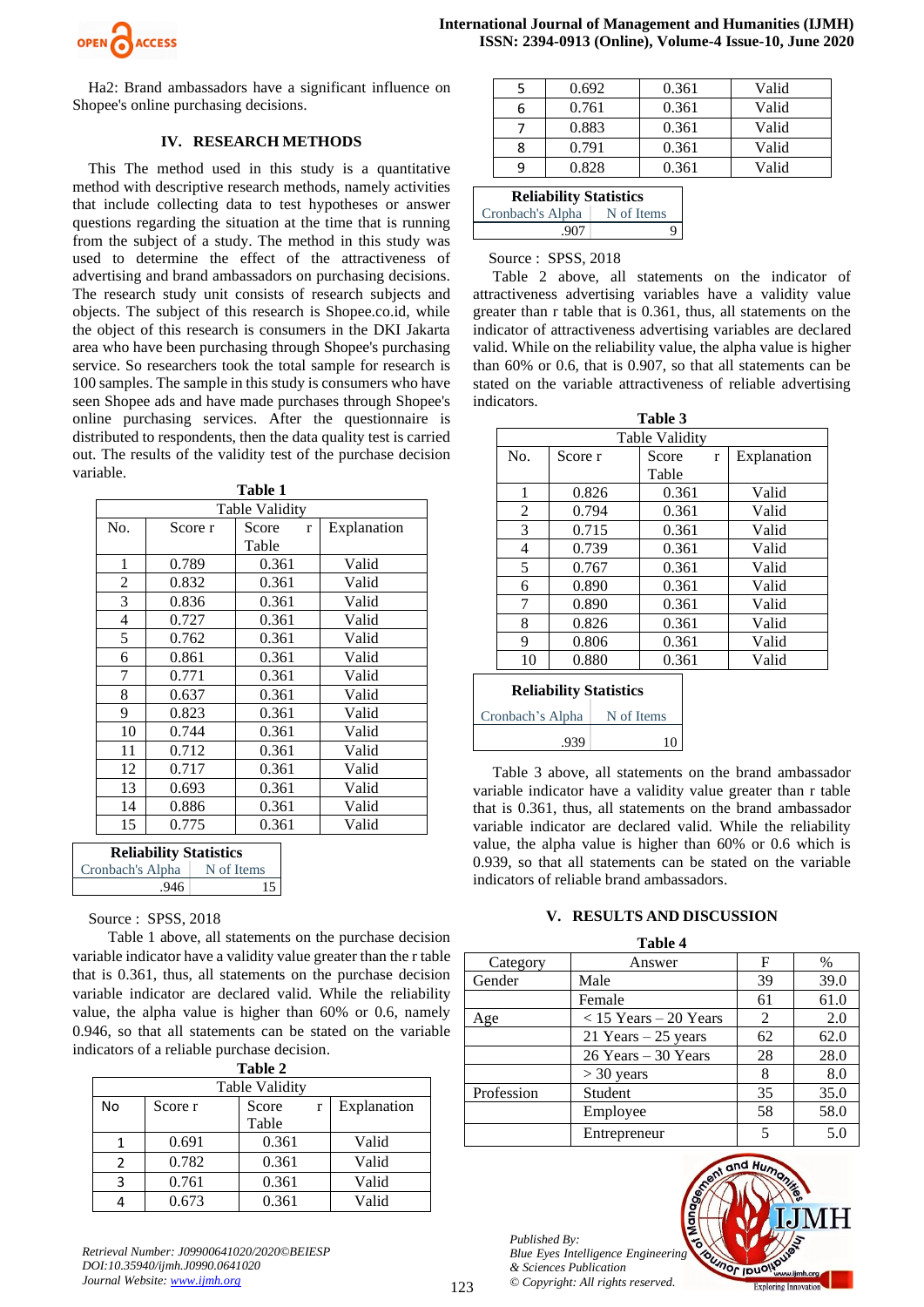# **The Effect of Advertising Attraction and Brand Embassy on Shopee Purchase Decisions**

|                                | Etc                                  | $\overline{c}$ | 2.0  |
|--------------------------------|--------------------------------------|----------------|------|
| Spending<br>money per<br>month | $<$ Rp. 500.000 – Rp.<br>2.000.000   | 28             | 28.0 |
|                                | $Rp. 2.000.000 - Rp.$<br>5.000.000   | 38             | 38.0 |
|                                | Rp. $5.000.000 - Rp$ .<br>10.000.000 | 30             | 30.0 |
|                                | $>$ Rp. 10.000.000                   |                | 4.0  |

 It can be concluded that the majority of respondents are women aged 21 years – 25 years an employee / civil servant/military/police and have a monthly expenditure of Rp. 2,000,000 – Rp. 5,000,000.

Source : SPSS, 2018

| Table 5                                                              |
|----------------------------------------------------------------------|
| Recapitulation of Research Results Purchase Decision Variables $(Y)$ |

| <b>Statement</b>                                                                        | <b>Score</b> |
|-----------------------------------------------------------------------------------------|--------------|
| 1. Shopee sells a variety of products that I need                                       | 437          |
| 2. I understand that the conditions of products sold can be different from expectations | 405          |
|                                                                                         |              |
| 3. I buy products at Shopee if I really need it                                         | 396          |
| 4. I feel the information provided about the products at Shopee can be trusted          | 380          |
| 5. I prefer to look for information provided by other consumers in the review column    | 394          |
| 6. I believe more in the information provided from the experiences of other consumers   | 430          |
| 7. I always evaluate in advance between products sold offline and those sold online     | 448          |
| 8. I feel the information provided about the products at Shopee can be trusted          | 418          |
| 9. I will select various prices for the same product at Shopee                          | 412          |
| 10. I made a purchase after feeling that I had gotten enough information                | 387          |
| 11. I decided to make a purchase based on the positive experiences of other consumers   | 393          |
| 12. I buy products based on the choices that I think are the most profitable            | 328          |
| 13. I feel satisfied buying products at Shopee                                          | 380          |
| 14. I will give recommendations to others because they are satisfied                    | 432          |
| 15. I will make a repeat purchase at Shopee                                             | 391          |
| <b>Total Average</b>                                                                    | 402.04       |

Source : SPSS, 2018

 The statement with the lowest score is in statements number 4 and 13, which is that I feel the information provided about the products at Shopee is trustworthy and I feel satisfied that I have purchased the product at Shopee. While the statement that has the highest score is found in statement number 7, which is that I always evaluate first the products sold offline and those sold online. Next, we can see the Recapitulation of the Results of the Attractiveness Research Variable (X1) below:

| Table 6<br>Recapitulation of Research Results Variable Attractiveness Advertising $(X_1)$     |              |  |
|-----------------------------------------------------------------------------------------------|--------------|--|
| <b>Statement</b>                                                                              | <b>Score</b> |  |
| 1. The message that Shopee shows explains what is wanted                                      | 439          |  |
| 2. The message that Shopee showed caught my attention                                         | 446          |  |
| 3. The message contained in Shopee ads is as is                                               | 372          |  |
| 4. Celebrities have good popularity                                                           | 379          |  |
| 5. Celebritis has an attractive physique                                                      | 404          |  |
| 6. Celebrities have good credibility                                                          | 402          |  |
| 7. The ad that aired convinced me                                                             | 411          |  |
| 8. Shopee ads contain good content / information that is different from other online shopping |              |  |
| advertisements                                                                                |              |  |
| 9. The ads that are displayed contain special benefits                                        | 426          |  |
| <b>Total Average</b>                                                                          | 406.43       |  |

Source : SPSS, 2018

 The statement with the lowest score is found in statement number 3, which is the message contained in the Shopee ad as it is. While the statement that has the highest score is found in statement number 2, the message that Shopee is broadcasting attracts my attention. Next, we can see the Summary of Research Results of the Brand Ambassador Variables (X2) below:

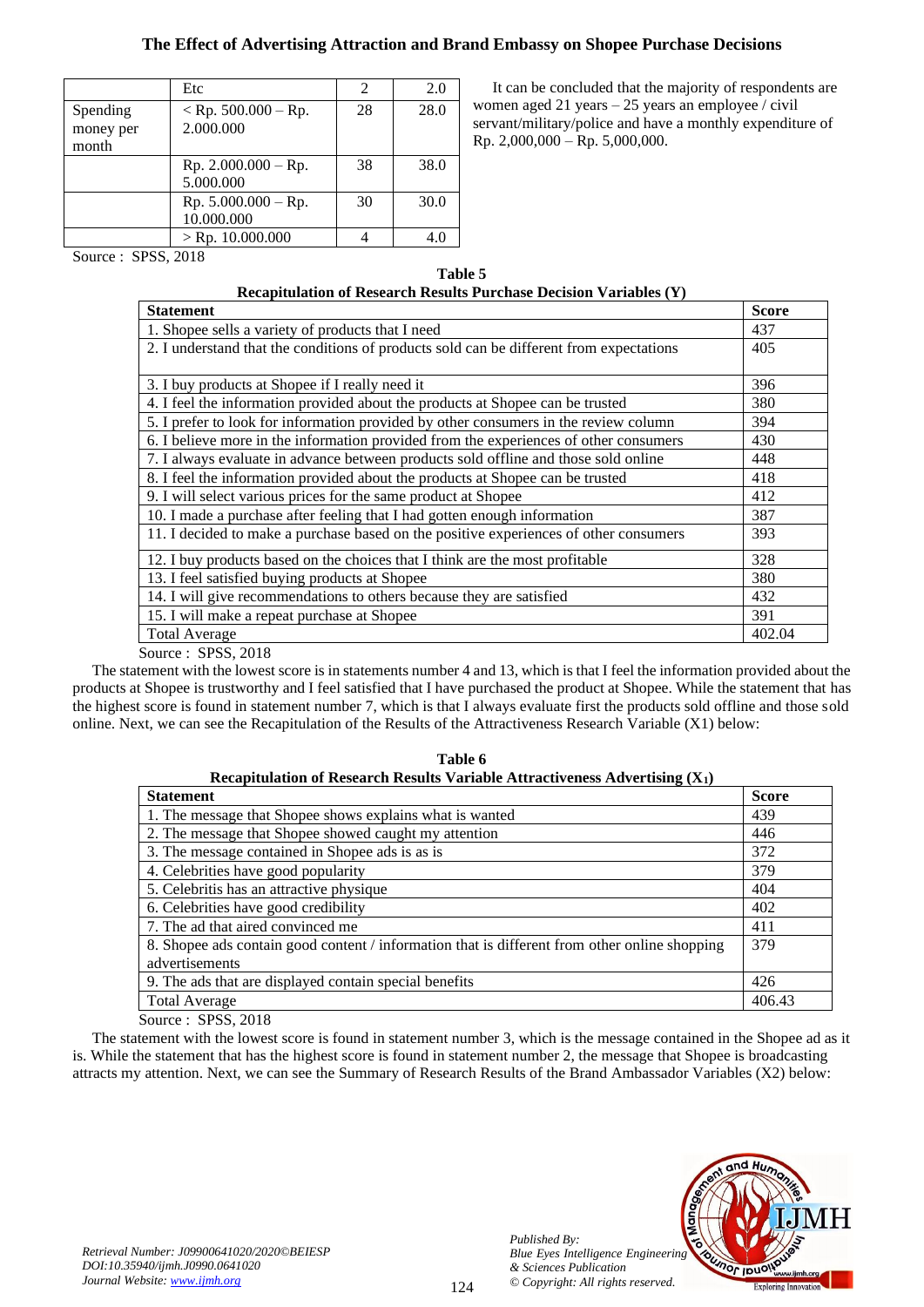

| Table 7                                                            |
|--------------------------------------------------------------------|
| Summary of Research Results of Brand Ambassadors Variables $(X_2)$ |

| <b>Statement</b>                                                                | <b>Score</b> |  |  |  |  |
|---------------------------------------------------------------------------------|--------------|--|--|--|--|
| 1. Prilly Latuconsina's popularity is very good                                 |              |  |  |  |  |
| 2. The charm that Prilly Latuconsina has is very good                           |              |  |  |  |  |
| 3. The suitability of Prilly Latuconsina as a brand ambassador                  |              |  |  |  |  |
| 4. Trust in the figure of Prilly Latuconsina as the brand ambassador            | 378          |  |  |  |  |
| 5. Prilly Latuconsina's self-image is good                                      | 430          |  |  |  |  |
| 6. The charm of Prilly Latuconsina which is owned well                          | 432          |  |  |  |  |
| 7. The suitability of Prilly Latuconsina became a popular model                 | 427          |  |  |  |  |
| 8. Prilly Latuconsina's achievements are good                                   | 382          |  |  |  |  |
| 9. I feel that Prilly Latuconsina increases the intensity of purchases of goods |              |  |  |  |  |
| 10. Proximity of Prilly Latuconsina to the desires of consumers                 | 438          |  |  |  |  |
| <b>Total Average</b>                                                            | 413.47       |  |  |  |  |
| Source: SPSS, 2018                                                              |              |  |  |  |  |

The statement with the lowest score is in statement number 4, namely Trust in the character Prilly Latuconsina as the brand ambassador. While the statement that has the highest score is found in statement number 1, namely the popularity of Prilly Latuconsina is very good.

 Hypothesis test results can be seen in table 8. The attractiveness of advertising has a significant effect on Shopee's online purchasing decisions. This is evidenced by the results of the SPSS calculation which states that the t count of the ad appeal variable is greater than the t table and the Sig. The variable attractiveness of advertisements is smaller than 0.05. This variable is said to be influential **Table 8**

because of the value of t arithmetic and Sig. the positive. Thus, Ha1 is not rejected and Ho1 is rejected. Then for brand ambassador variables, significant influence on Shopee's online purchasing decisions. This is evidenced by the results of the SPSS calculation which states that the t count of the ad appeal variable is greater than the t table and the Sig. The brand ambassador variable is smaller than 0.05. This variable is said to be influential because of the value of t arithmetic and Sig. the positive. Thus, Ha2 is not rejected and Ho2 is rejected.

| 1 avit 0<br><b>Partial Testing</b> |                                          |                                    |            |                              |       |      |  |  |
|------------------------------------|------------------------------------------|------------------------------------|------------|------------------------------|-------|------|--|--|
| Coefficients <sup>a</sup>          |                                          |                                    |            |                              |       |      |  |  |
|                                    |                                          | <b>Unstandardized Coefficients</b> |            | Standardized<br>Coefficients |       |      |  |  |
| Model                              |                                          | B                                  | Std. Error | <b>B</b> eta                 | t     | Sig. |  |  |
| 1                                  | (Constant)                               | 3.503                              | 3.819      |                              | .917  | .361 |  |  |
|                                    | The appeal of<br>advertising             | .633                               | .181       | .352                         | 3.502 | .001 |  |  |
|                                    | <b>Brand</b><br>ambassador               | .809                               | .155       | .524                         | 5.216 | .000 |  |  |
|                                    | a. Dependent Variable: Purchase Decision |                                    |            |                              |       |      |  |  |

# Source : SPSS, 2018

 Based on the results of the regression, the attractiveness of advertising influences the purchase decision. Also, brand ambassadors influence purchasing decisions. Thus, the two hypotheses proposed in this study can be accepted.

 For hypothesis 1 this study is by the results of research conducted by Nugraha (2018) which states that there is a significant influence of advertising attractiveness on purchasing decisions and also the results of research conducted by Tampi, Soegoto and Sumarauw (2016) which states that the attractiveness of advertising influences on purchasing decisions as well as the results of research by Simarmata (2016) which says that the attractiveness of advertising variables influence the purchase decision.

 For hypothesis 2, this research is by the results of research conducted by Setiawan (2016) which states that brand

*Retrieval Number: J09900641020/2020©BEIESP DOI:10.35940/ijmh.J0990.0641020 Journal Website: [www.ijmh.org](http://www.ijmh.org/)*

ambassadors have a significant effect on purchasing decision variables but are inversely proportional to the results of research conducted by Samosir, Putri and Nurfebiaraning (2016) which says that the use of brand ambassadors does not have a major influence on consumer decisions in buying a product.